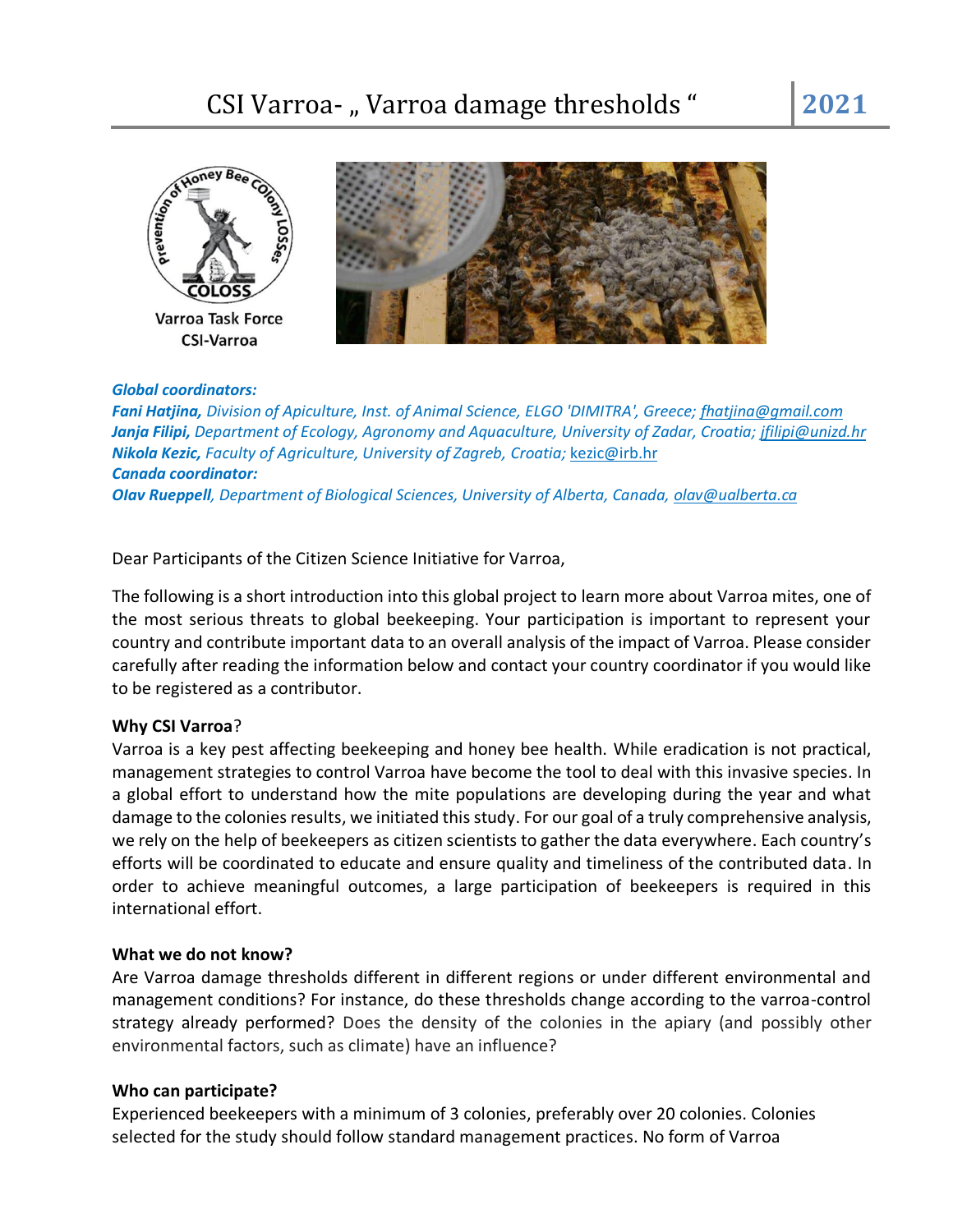management excludes participation but the timing and form of treatment must be reported in the records.

Beekeepers participating in this study will monitor bee populations and varroa infestation levels. The benefit for doing so will be: (1) knowledge on effect of winter varroa numbers on colony strength in spring, (2) development of the initial varroa population during the year, (3) population dynamics of the colonies during the year, (4) final effectiveness of the treatment(s) undertaken, (5) consequences of varroa infestation on colony productivity compared to the average level, (6) possible correlation with local climatic conditions.

## **How are data going to be collected?**

The study is planned for the next 2 full years (March 2021-March 2023). An online reporting tool will be launched and all country / regional coordinators as well as all Citizen Scientists will be notified individually prior to the month(s) of data collection and a subsequent reminder will also be sent within the sampling month. For each year data collection will be divided in three separate surveys regarding the season: spring, summer and autumn.

## Main parameters to be monitored:

- Colony strength before the winter
- Colony strength in spring
- Natural mite fall in spring
- Varroa on adult bees in active season (before and after the main treatment (s)
- Colony strength in summer
- General judgement of the colony's relative productivity

## Colony strength

During the last full inspection before winter, estimate the bee population of each colony by counting the number of frames with bees (at least 75% covered per side, each side counts as ½ frame) and brood presence (number of frames that have at least a brood area of the size of a tennis-ball).

## Natural mite fall (NMF):

Refers to the number of varroa on bottom boards after winter and as early as possible (at the first pollen or nectar flow utilized by your colonies). Count the natural mite fall for a total of 14 days. Inspections twice a week are recommended when mite fall is high but not necessary. Calculate and report the number of mites per day by dividing the total number of mites by the total days. Mite fall should be measured by inserting a card board at the bottom of the colony, which is treated with grease or oil to immobilize mites and prevent their removal. For more information, check for example: [Ontario's MOAFR web information](http://www.omafra.gov.on.ca/english/food/inspection/bees/varroa-sampling.htm).